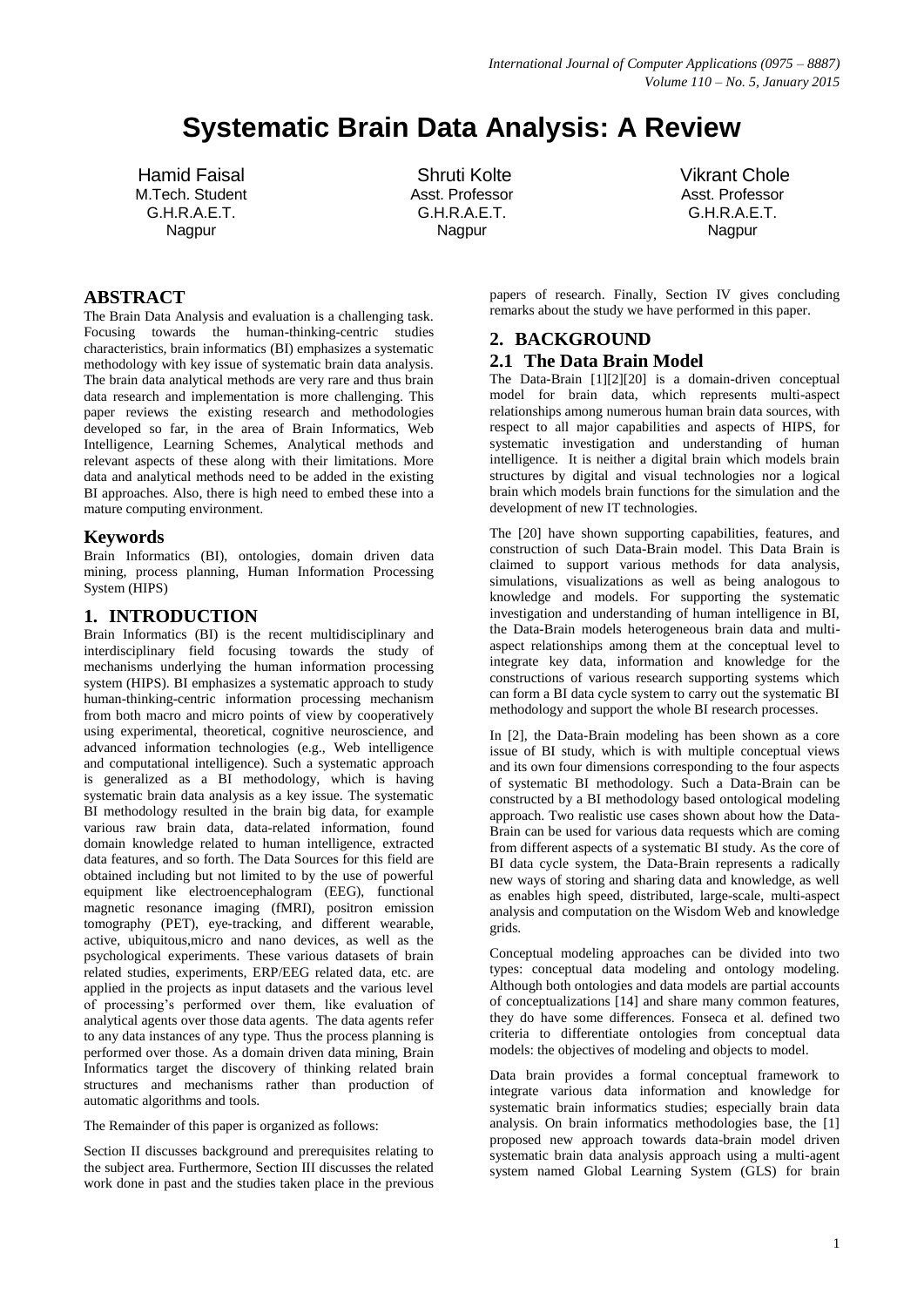informatics (GLS-BI). Such a Development is based on the below observations:

Firstly, Development of data brain driven approach was necessary for systematic data brain analysis. Studies of human thinking centric cognitive functions are complex and in all incorporate with multiple interrelated functions with respect to activated brain areas for a given task and neural structure and biological processes related to the activated areas. Following the characteristics of thinking centric studies, BI needs to implement the systematic brain data analysis for the purpose of understanding human thinking centric information processing mechanism rather than understanding of brain data by one or several effective analytical method; by integrating closely related data sources and various analytical methods. Such Integration is domain knowledge driven and is difficult to be implemented because of explosive growth of both data and analytical methods. Thus, it was very important to develop new technologies and tools to integrate both data and analytical methods for systematic brain data analysis.

Secondly, it is possible to develop the same. By following the systematic investigation and the experimental design of BI methodology, human brain data obtained in systematic studies are interrelated and can be utilized for multiple purposes.

In summary that the [1] systematic brain data analysis can be regarded domain driven data mining [5] in brain science which course issue of integrating various brain data and analytical method for in-depth understanding of human thinking. for understanding it i need to develop a data brain driven approach systematic bacteriology also make it happen to realize search data plane application.

#### **2.2 Systematic Brain Data Analysis**

Systematic Brain Data Analysis [1] [5] is an important issue of BI methodology. As a domain-driven data mining, it targets not the production of automatic algorithms and tools but the discovery of thinking-related brain structures and mechanisms.

Previous study [2], proposed multiaspect analytical approach to implement systematic print data analysis. It can be generalized as following four steps:

1) Purpose definition: Investigators choose a thinking-related cognitive Function (e.g., computation) as the objective cognitive Function, i.e., the analytical object.

2) Typical analysis: Aiming at the objective cognitive function, investigators respectively analyze the brain data obtained by different experiments and understand them based on the mining results, i.e., obtained spatiotemporal features.

3) Exploratory analysis: Aiming at the objective cognitive function and "similar" cognitive functions, investigators synthetically analyze the corresponding experimental data to find key spatiotemporal features which are important in the information processing course of objective cognitive function.

4) Specific analysis: Focusing on the obtained key spatiotemporal features, investigators contrastively analyze the objective cognitive function and "functionally related" cognitive functions to understand these spatiotemporal features in depth.

The said approach is 'holistic' approach which doesn't aim at a or several data sources but at a thinking related cognitive function and emphasizes integrating various data and analytical methods to understand the objective cognition function in depth by a gradual deepening process. Such an approach is domain driven. The domain knowledge, information related to data and analytical methods, and investigators individual suppositions (for example how to identify 'functionally related' cognitive functions) need to be synthetically utilized.

## **2.3 KDD Process Planning**

The key issue of multi aspect data analysis is how to find and i integrate needed it and analytical method according to different analytical purpose the genius provide practical approach installing this issue. The models are formed on knowledge discovery and data mining KDD process basis as an organizer city of autonomic knowledge discovery agent for dynamically organizing and managing the KDD process based on ontology of KDD agents.

#### **3. LITERATURE REVIEW**

In [1], a multiagent system, named Global Learning Scheme for BI (GLS-BI) has been proposed that is claimed to perform the data-brain driven process planning. They proposed that it could perform the KDD process planning to integrate the needed data and analytical methods and create various mining workflows for guiding the multiaspect brain data analysis. This approach adopted the agent-Based Web Service workflow model. Depending upon GLS methodology, [1] proposed multi agent system named GLS-BI. I is claimed to perform KDD process planning to integrate needed data and analytical method and thus create various mining workflows for the sake of guiding multiaspect brain data analysis. The GLS-BI adopts agent base web service workflow model. Its main components include formal knowledge base, open agent society and a process planning engine of KDD. Formal knowledge base of GLS-BI consists of two subcomponents viz. data of brain and BI provenances.

Data brain is a conceptual data model that represents functional relationship among multiple human brain data sources with respect to always respects and capabilities of human information processing system (HIPS); for the sake of systematic investigation and understanding of human intelligence [2].

The previous studies [1][19], claimed to constructed a prototype of data brain using ontology web language description logics (OWL-DL) [18] which is induction centric and describes human induction related cognitive functions. It includes 4 dimensions which are responding to 4 issues of systematic methodologies respectively. Different from common provenances models such as open provenance model [14], the OWL-DL-based prototype uses the special concepts & relations of BI present various elements of variance models, Special provenance model of BI.

The GLS-BI [1] has been claimed to be advantageous in terms of two aspects. Firstly, the standardizing of the analytical processes by integrating domain knowledge metadata and investigators" individual suppositions (custom rules) and thus generating mining workflows and forming three step analytical process. Secondly the improvement of the data utilization by the data-brain driven process planning.

However, the paper specified to obtain only some preliminary results. Furthermore, the wrapping of more data and analytical methods are thrown as a future work. Also, embedding it into a mature distributed computing environment is kept for the future work as well.

The [2], explained the Data-Brain, a conceptual model of brain data and How to construct it. Data-Brain explicitly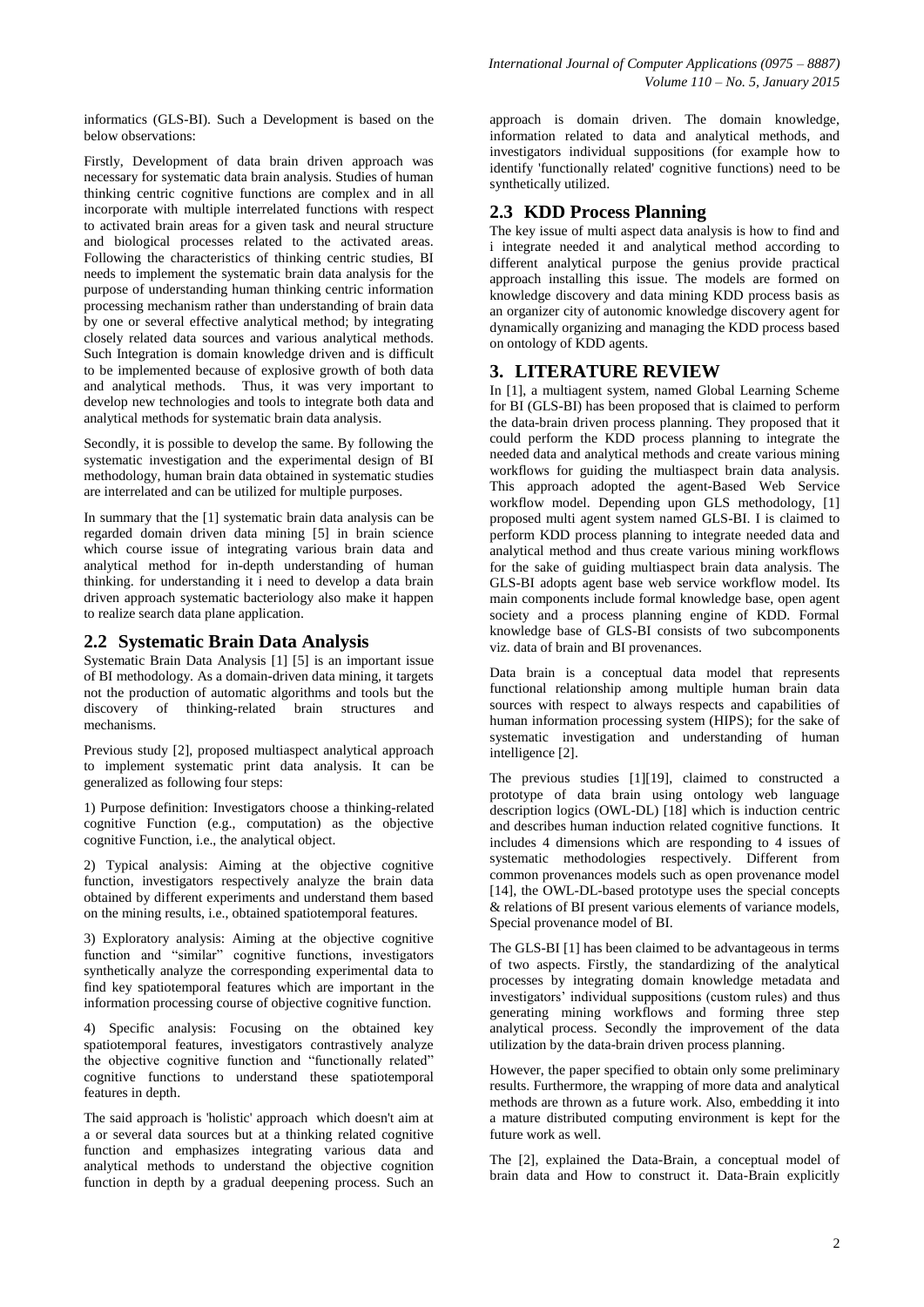represents numerous relationships between numerous human brain data sources, with respect to all major capabilities and aspects of human information processing systems (HIPS). As per this study, Conceptual modeling as explained, divided into two categories viz. conceptual data modeling, and the ontology modeling. Even though they are sharing many common, features, still, they have some differences as well. The BI methodology based modeling Terms Gathering, Construction of Function Dimension depending on Systematic Investigations, and constructing experiment dimension, Constructing Data Dimension depending on Systematic Data Management, Constructing Analysis Dimension, and then Extraction of Conceptual views from function dimension and constructing the Relations among various dimensions for BI provenances were the steps for evolution of data brain.

The [3], shown that the systematic BI methodology resulted in the brain big data, including various raw brain data, datarelated information, extracted data features, found domain knowledge related to human intelligence, and so forth. They discussed research issues and challenges from three aspects of BI studies that are worth deserving closer attention viz. systematic investigations for complex brain science problems, new information technologies for supporting systematic brain science studies, and BI studies depending upon needs of Web intelligence research. Human Intelligence is shown as one of the latest research aspects. Core three aspects and issued of BI research discussed. Both Web and the Brain are shown symmetric as both are complex networks with big data. The interrelations between Brain Informatics, Web Intelligence and Human Information Processing System, Clinical Researches and other Experiments are well specified in this study.

In [4], the notion of Wisdom Web of Things (W2T) is proposed in order to address the urging research issue to realize the organic combination and symmetrical mutualism among humans, computers, and things in the hyper world, that consists of social world, physical world and the information world (cyber world). Integrating the existing studies of intelligent information technologies, they proposed theW2T

as a holistic intelligence methodology in the hyper world. AW2T data cycle system is said designed to drive the cycle, namely "from things to data, information, knowledge, wisdom, services, humans, and then back to things" for realizing the W2T. The comparison between World Wide Web and the W2T is illustrated. The cycle of the hyper world is shown as between Humans and the Things as Data to Information, Information to Knowledge, Knowledge to Wisdom, Wisdom to Services, Services to Humans and Humans to the Things. Also, the Hyper World is shown parallel between the Social World and the Cyber World.

In [17], outlined the key research topics of BI are shows as thinking centric investigation of HIPS including human reasoning mechanism and the human learning mechanism, perception centric investigation of HIPS including human multi-perceptive mechanism and the auditory, visual, tactile information processing, and modeling human brain information processing mechanism including neuromechanisms of HIPS, mathematical models of HIPS, cognitive and computational mechanisms of HIPS, and the Information Technologies for management and use of human brain data The Paper specifies how the BI meets WI in Principle, how BI meets WI meets BI in fundamental research and finally, impending "WI meets BI" research. Web intelligence, according to this study is becoming a central area that revolutionizes artificial intelligence and information technologies to achieve human-level Web intelligence.

The [21], specified self-adaptiveness and the harmonious intelligence in the hyper world. The Self adaptive technologies or procedure in W2T is shown there. It refers the adaptive requirement description language as two parts viz. wisdom-service description files and the self adaptive wisdom-service scheme definition files. All these files are described in XML form. The Reasoning and planning in W2T is specified in this paper. The extended Heuristic Rete Algorithm is used to achieve forward reasoning for this. The Heuristic Task Network (HTN) is also described to achieve backward planning.

| Sr.<br>No.     | Paper                                                                                                                            | <b>Major Findings</b>                                                                                                                                                                                                            | Limitations/Insufficiencies/Else                                                                                                                                                                                     |
|----------------|----------------------------------------------------------------------------------------------------------------------------------|----------------------------------------------------------------------------------------------------------------------------------------------------------------------------------------------------------------------------------|----------------------------------------------------------------------------------------------------------------------------------------------------------------------------------------------------------------------|
| 1              | <b>Toward Data-Brain</b><br>Driven Systematic<br>Brain Data Analysis                                                             | Global Learning Scheme for BI<br>proposed. Multi-step process planning is<br>shown. Analysis Agent Discovery<br>Algorithm specified.                                                                                             | Specified to obtain only some preliminary results.<br>Wrapping of more data and analytical methods are.<br>thrown as a future work. Embedding it into a mature<br>distributed computing environment kept for future. |
| $\overline{2}$ | Constructing a New-<br>style Conceptual<br>Model of Brain Data<br>for Systematic Brain<br><b>Informatics</b>                     | Theory of construction od Data-Brain<br>has been specified. Algorithms for<br>Conceptual view Extraction and getting<br>TDR (Traversal Direct Result) shown.                                                                     | It simply specifies the new way of radically storing and<br>sharing of data and knowledge.                                                                                                                           |
| 3              | Research Issues and<br>Challenges on Brain<br><b>Informatics Towards</b><br>Computing $&$<br>Intelligence in the Big<br>Data Era | Human Intelligence is shown as one of<br>the latest research aspects. Core Three<br>aspects and issued of BI research<br>discussed. Both Web and the Brain are<br>shown symmetric as both are complex<br>networks with big data. | The Aspects and issues of current and expected research<br>specified.                                                                                                                                                |

**Table 1 : A Comparative Summary of Reviews of Literature**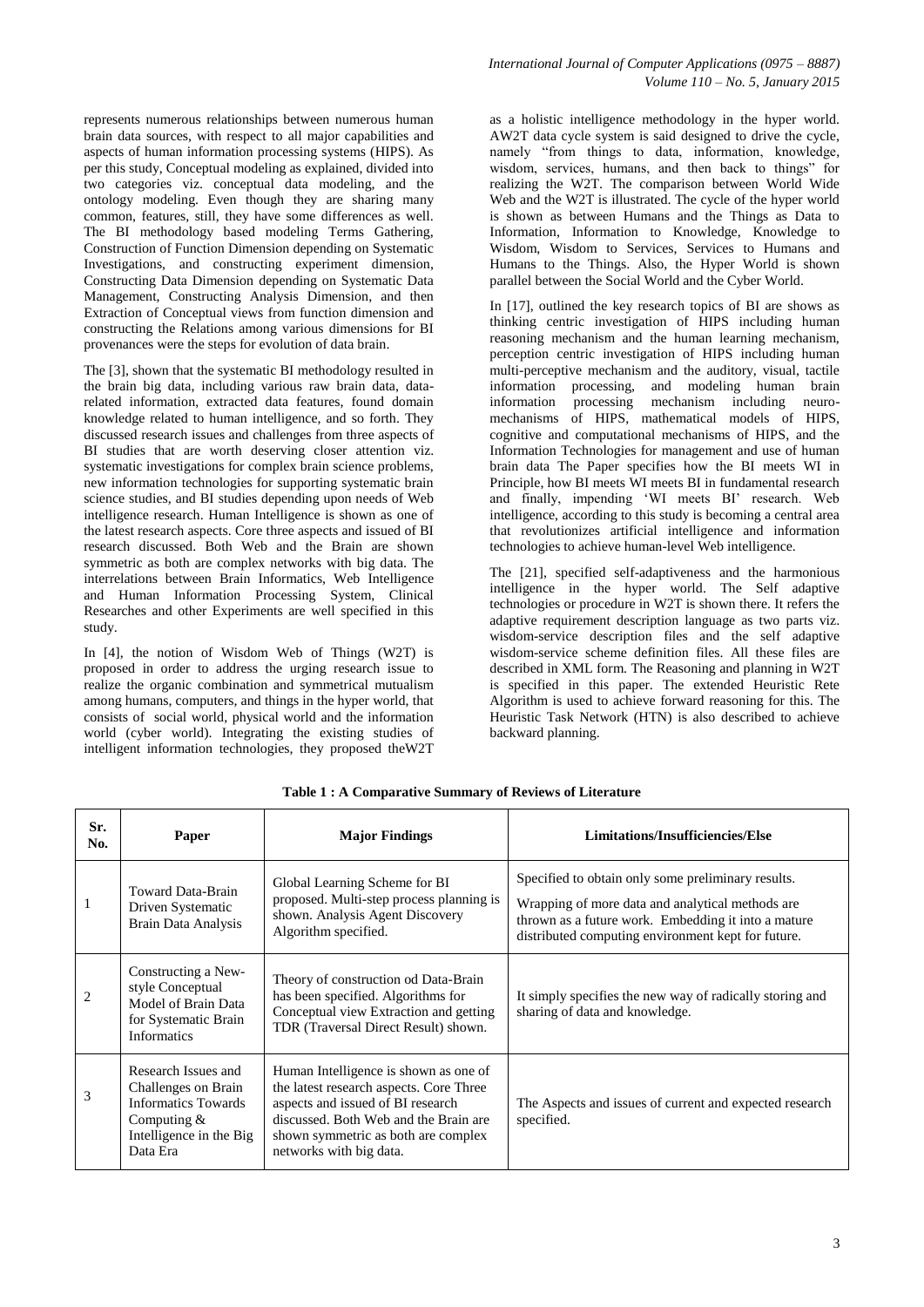| 4 | Research challenges<br>and perspectives on<br>Wisdom Web of<br>Things (W2T) | AW2T data cycle system is said<br>designed to drive the cycle, namely<br>"from things to data, information,<br>knowledge, wisdom, services, humans,<br>and then back to things" for realizing<br>the W2T. The comparison between<br>World Wide Web and the W2T is<br>illustrated. | Research challenges and perspectives on Wisdom Web of<br>Things is specified. They need to be addressed or coped<br>with.                                                                                                                                                               |
|---|-----------------------------------------------------------------------------|-----------------------------------------------------------------------------------------------------------------------------------------------------------------------------------------------------------------------------------------------------------------------------------|-----------------------------------------------------------------------------------------------------------------------------------------------------------------------------------------------------------------------------------------------------------------------------------------|
| 5 | Web Intelligence<br>meets brain<br>informatics                              | The paper describes BI and WI as<br>complementary and supportive to each<br>other.                                                                                                                                                                                                | The specific functional methodology is not shown in the<br>paper.                                                                                                                                                                                                                       |
| 6 | Adaptive support<br>framework for<br>wisdom web of things                   | The Reasoning and planning in W2T is<br>specified in this paper. The extended<br>Heuristic Rete Algorithm is used to<br>achieve forward reasoning for this. The<br>Heuristic Task Network (HTN) is also<br>described to achieve backward<br>planning.                             | Paper furthermore says to have many challenges to<br>achieve harmonious intelligence. Many research issues<br>specified needs to be addressed to conduct further studies<br>in wisdom service model description language, reasoning<br>and planning techniques and learning algorithms. |

## **4. CONCLUSION**

The Brain Informatics is the revolutionary trend that is going to change the complete face of Computational Intelligence, Human Level Processing, and Web Intelligence. Traversing through data, information, and knowledge; the computed intelligence is seen expected to reach wisdom of things (Wisdom Web of Things). The Data-Brain, a conceptual data model for modeling brain data, tries helping the systematic brain data analysis. Since this Area is very new, only some research, studies or works are carried out and only few preliminary results are obtained so far, as claimed.

The Wrapping of more data and analytical methods into the proposed models, the GLS-BI is needed. The challenges exist in analysis agent discovery, implementation of humanthinking centric cognitive functionality, embedding it in a mature web computing environment, and estimation of agent interactive learning scheme, and much more. Thus, there is plenty of future scope in the area of Brain Informatics and the systematic Brain Data Analysis as well as its utilization upon it.

#### **5. REFERENCES**

- [1] Jianhui Chen and Ning Zhong, "Toward the Data-Brain Driven Systematic Brain Data Analysis", IEEE TRANS. ON SYSTEMS, MAN, AND CYBERNETICS: SYSTEMS, VOL. 43, NO.1, JAN-2013
- [2] Ning Zhong and Jianhui Chen, "Constructing a Newstyle Conceptual Model of Brain Data for Systematic Brain Informatics",
- [3] Ning Zhong, "Research Issues and Challenges on Brain Informatics Towards Computing & Intelligence in the Big Data Era", IEEE TRANS. ON KNOWLEDGE AND DATA ENGINEERING
- [4] Ning Zhong, Jian Hua, et al. "Research challenges and perspectives on Wisdom Web of Things (W2T)" , Springer Science+Business Media, LLC 2010 online publication, (26 Nov 2010, J Supercomput DOI 10.1007/s11227-010-0518-8)
- [5] Ning Zhong, "WI Based Multi-Aspect Data Analysis in a Brain-Informatics Portal" , Automonous Intelligent Systems: Agents and Data Mining, June 2007
- [6] Jianhui Chen, et. al., "Data-Brain Modeling Based on Brain Informatics Methodology" , Web Intelligence and Intelligent Agent Technology, 2008. WI-IAT '08. IEEE/WIC/ACM International Conference on (Volume:1 )
- [7] Ning Zhong and Shinichi Motomura, "Agent-Enriched Data Mining: A Case Study in Brain Informatics" , In proc. of Agents And data Mining, IEEE INTELLIGENT SYSTEMS, www.computer.org/intelligent
- [8] Jianhua Ma , et. al., "Cyber-Individual Meets Brain Informatics", Brain Informatics, 1541-1672/11, IEEE<br>INTELLIGENT SYSTEMS , SEP/Oct 2011 , SEP/Oct 2011 www.computer.org/intelligent
- [9] Wang, Yingxu, et. al., "Contemporary Cybernetics and Its Facets of Cognitive Informatics and Computational Intelligence" , Systems, Man, and Cybernetics, Part B: Cybernetics, IEEE Transactions on(Volume:39, Issue:4 )
- [10] Ning Zhong et. al., "Brain Informatics", Intelligent Systems, IEEE (Volume:26 , Issue: 5 )
- [11] Yulin Qin, "Various Levels from Brain Informatics to Web Intelligence", Web Intelligence and Intelligent Agent Technologies, 2009. WI-IAT '09. IEEE/WIC/ACM International Joint Conferences on (Volume:1 )
- [12] Jianhui Chen , "Multi-Task Learning via Structured Regularization: Formulations, Algorithms, and Applications", A Dissertation Presented in Partial Fulfillment of the Requirements for the Degree Doctor of Philosophy , Approved August 2011 by the Graduate Supervisory Committee , ARIZONA STATE UNIVERSITY
- [13] M. Jarrar, J. Demey, and R. Meersman, "On Using Conceptual Data Modeling for Ontology Engineering," Journal of Data Semantics, vol. 1, no. 1, pp. 185-207, 2003.
- [14] M. Uschold and M. Gruninger, "Ontologies principles, methods and applications", Knowledge Engineering Review, vol. 11, no. 2, pp. 93-155, 1996.